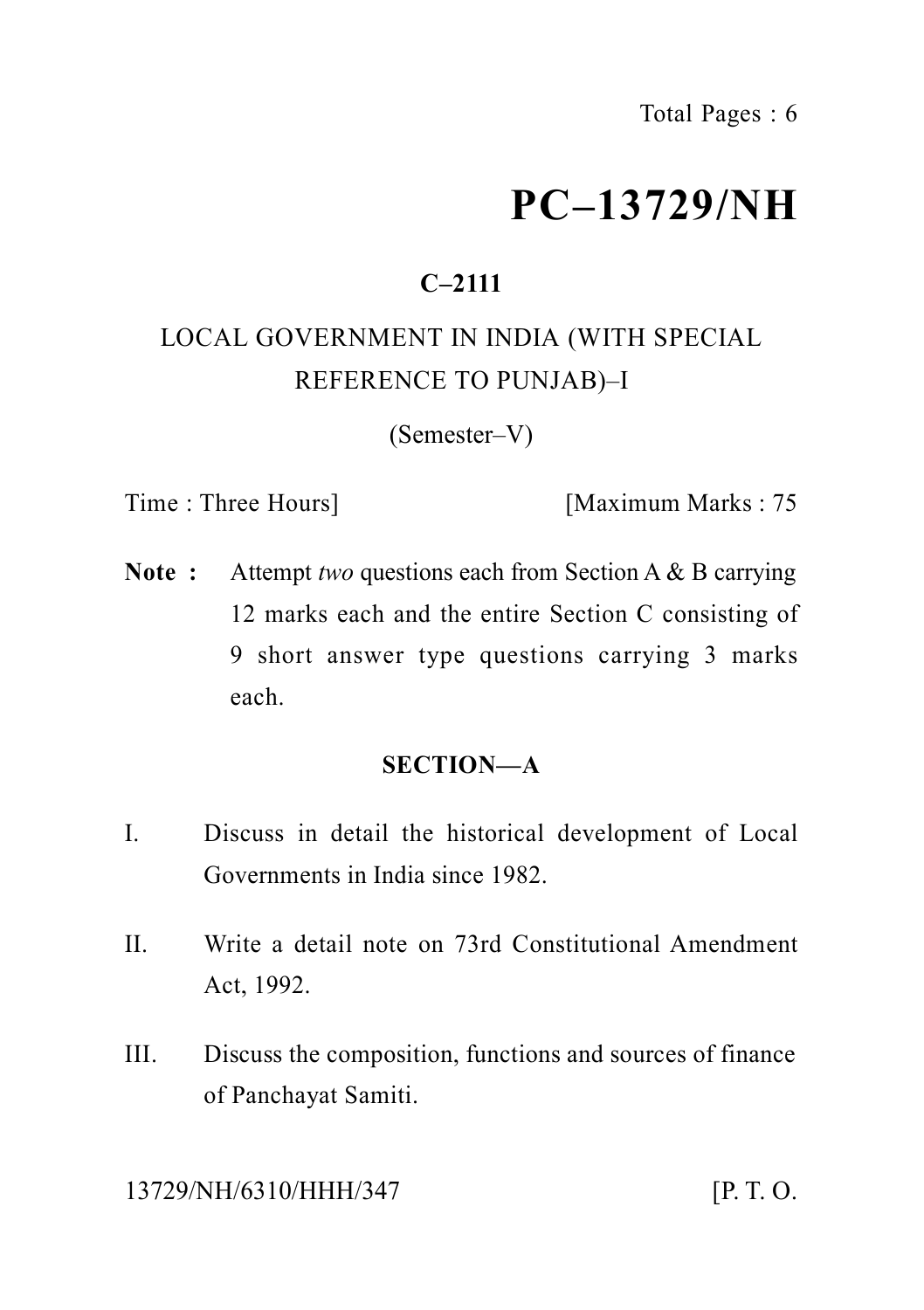IV. Write a detail note on the appointment, functions and role of BDPO.

#### **SECTION—B**

- V. Define Urbanization. Discuss its negative and positive effects.
- VI. Discuss the structure, functions and sources of finances of Municipal Council.
- VII. Discuss the role of Mayor in Municipal Corporation.
- VIII. Critically explain the exercise of state control over local bodies. Also suggest measures to make this control effective.

## **SECTION—C**

## **(Compulsory Question)**

- IX. Write brief answers of the following :
	- 1. What is the difference between Gram Sabha and Gram Panchayat?
	- 2. Write down the representation of Members of Legislative Assembly in a Panchayat Samiti.
	- 3. Discuss the composition of Ward Committee.

13729/NH/6310/HHH/347 2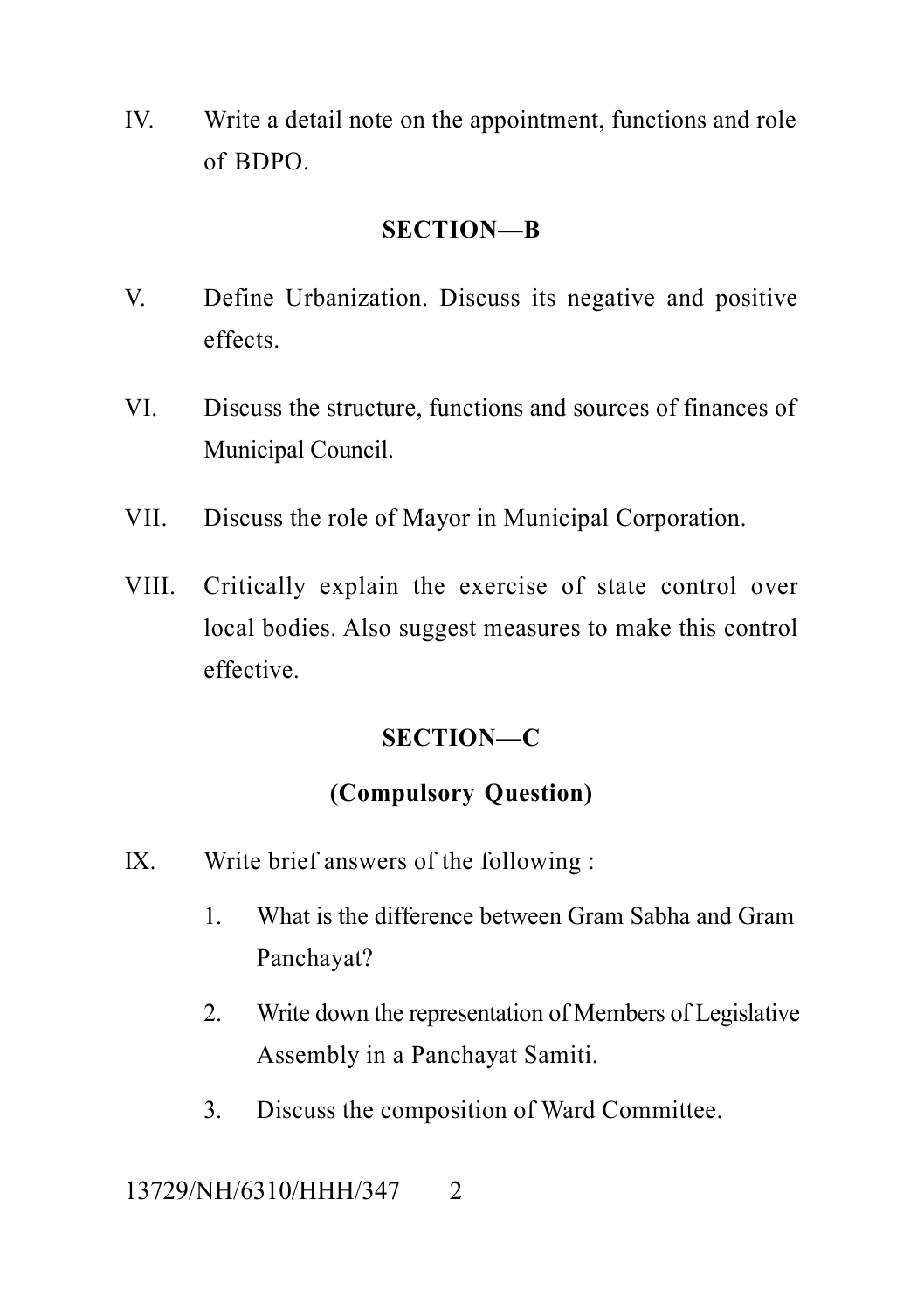- 4. Write a short note on the 12th Schedule of 74th Amendment Act.
- 5. Discuss any *four* recommendations of National Commission on Urbanization.
- 6. Give four suggestions to improve the economic condition of the Local Governments.
- 7. Write any *four* functions of Panchayat Secretary.
- 8. What do you know about the Metropolitan Planning Committee?
- 9. On what grounds can a member of a local body be disqualified? Discuss.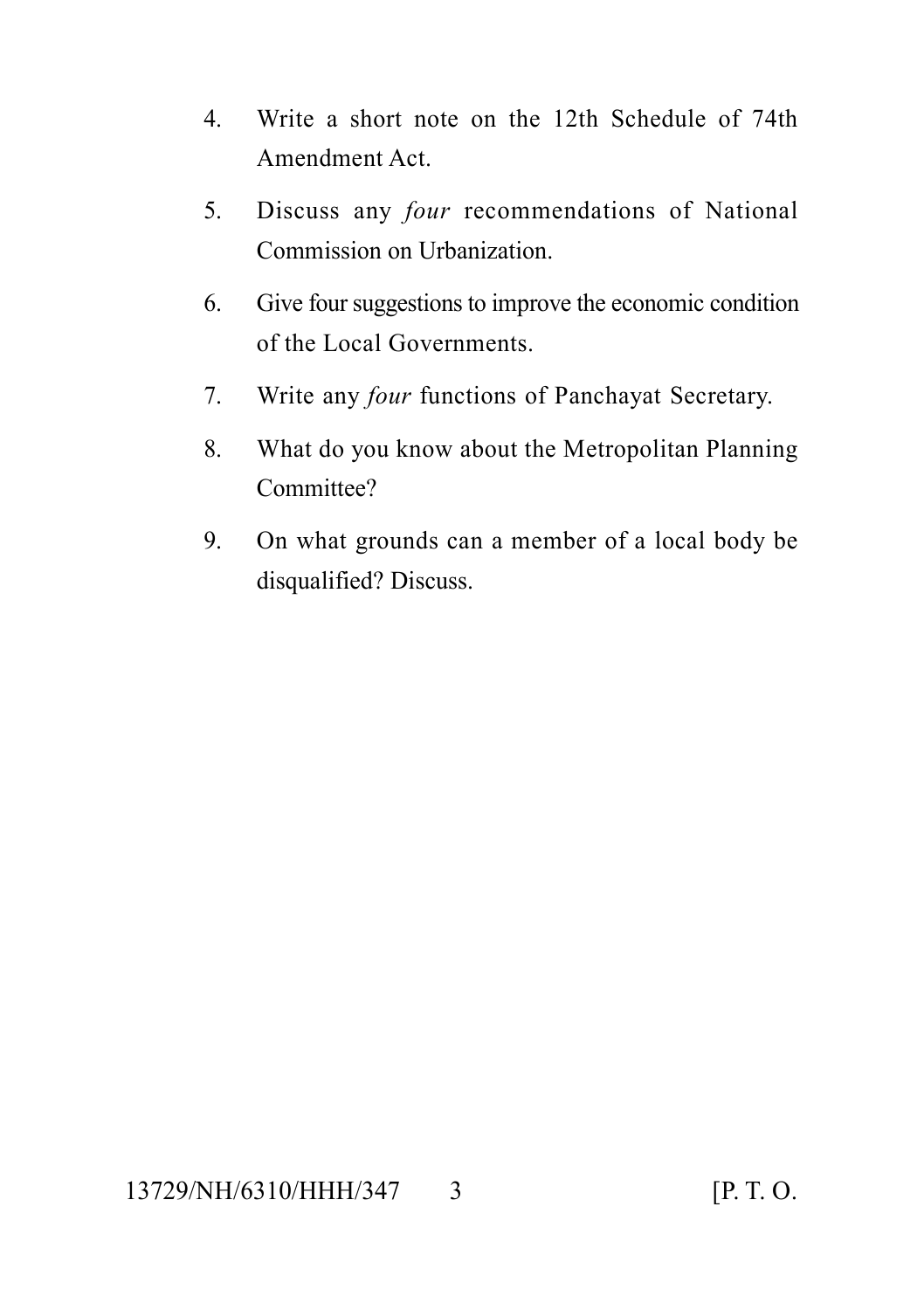#### **PUNJABI VERSION**

PUNJABI VERSION<br>ਨੋਟ : ਭਾਗ A ਅਤੇ B ਵਿਚੋਂ *ਦੋ–ਦੋ* ਪ੍ਰਸ਼ਨ ਕਰੋ। ਹਰੇਕ ਪ੍ਰਸ਼ਨ ਦੇ<br>12 ਅੰਕ ਹਨ। ਭਾਗ C ਸਾਰਾ ਕਰੋ। ਇਸ ਵਿਚ 9 ਸੰਬੇਪ ਉੱਤਰ PUNJABI VERSION<br>ਭਾਗ A ਅਤੇ B ਵਿਚੋਂ *ਦੋ–ਦੋ* ਪ੍ਰਸ਼ਨ ਕਰੋ। ਹਰੇਕ ਪ੍ਰਸ਼ਨ ਦੇ<br>12 ਅੰਕ ਹਨ। ਭਾਗ C ਸਾਰਾ ਕਰੋ। ਇਸ ਵਿਚ 9 ਸੰਖੇਪ ਉੱਤਰ<br>ਵਾਲੇ ਪ੍ਰਸ਼ਨ 3-3 ਅੰਕਾਂ ਦੇ ਹਨ। ਭਾਗ A ਅਤੇ B ਵਿਚੋਂ *ਦੋ–ਦੋ* ਪ੍ਰਸ਼ਨ ਕਰੋ। ਹਰੇਹ<br>12 ਅੰਕ ਹਨ। ਭਾਗ C ਸਾਰਾ ਕਰੋ। ਇਸ ਵਿਚ 9 ਸ<br>ਵਾਲੇ ਪ੍ਰਸ਼ਨ 3-3 ਅੰਕਾਂ ਦੇ ਹਨ।<br>**ਭਾਗ—A** 

#### $\overline{g}$ ਯ $-A$

- ਤਾਗ—A<br>I. 1982 ਤੋਂ ਭਾਰਤ ਵਿਚ ਸਥਾਨਕ ਸਰਕਾਰਾਂ ਦੇ ਵਿਕਾਸ ਦੀ ਵਿਸਥਾਰ<br>ਵਿਚ ਚਰਚਾ ਕਰੋ। **ਭਾਗ—A**<br>1982 ਤੋਂ ਭਾਰਤ ਵਿਚ ਸਥਾਨਕ ਸਰਕਾਰਾਂ ਦੇ<br>ਵਿਚ ਚਰਚਾ ਕਰੋ।<br>73ਵੇਂ ਸੰਵਿਧਾਨਿਕ ਸੋਧ ਐਕਟ, 1992 ਂ
- I. 1982 ਤੋਂ ਭਾਰਤ ਵਿਚ ਸਥਾਨਕ ਸਰਕਾਰਾਂ ਦੇ ਵਿਕਾਸ ਦੀ ਵਿਸਥਾਰ<br>ਵਿਚ ਚਰਚਾ ਕਰੋ।<br>II. 73ਵੇਂ ਸੰਵਿਧਾਨਿਕ ਸੋਧ ਐਕਟ, 1992 ਤੇ ਵਿਸਥਾਰਿਤ ਨੋਟ<br>ਲਿਖੋ। ਵਿਚ ਚਰਚਾ ਕਰੋ।<br><sup>73ਵੇਂ</sup> ਸੰਵਿਧਾਨਿਕ ਸੋਧ ਐੈਂਕ<br>ਲਿਖੋ।<br>ਪੰਚਾਇਤ ਸੰਮਤੀ ਦੀ ਬਣਤਰ
- II. 73ਵੇਂ ਸੰਵਿਧਾਨਿਕ ਸੋਧ ਐਕਟ, 1992 ਤੇ ਵਿਸਥਾਰਿਤ ਨੋਟ<br>ਲਿਖੋ।<br>III. ਪੰਚਾਇਤ ਸੰਮਤੀ ਦੀ ਬਣਤਰ, ਕੰਮਾਂ ਅਤੇ ਵਿੱਤੀ ਸੋਮਿਆਂ ਦਾ<br>ਵਰਣਨ ਕਰੋ। ਲਿਖੋ।<br>ਪੰਚਾਇਤ ਸੰਮਤੀ ਦੀ ਬਣਤਰ, ਕੰਮਾਂ<br>ਵਰਣਨ ਕਰੋ।<br>BDPO ਦੀ ਨਿਯੁਕਤੀ, ਕਾਰਜਾਂ ਅਤੇ III. ਪੰਚਾਇਤ ਸੰਮਤੀ ਦੀ ਬਣਤਰ, ਕੰਮਾਂ ਅਤੇ ਵਿੱਤੀ ਸੋਮਿਆਂ ਦਾ<br>ਵਰਣਨ ਕਰੋ।<br>IV. BDPO ਦੀ ਨਿਯੁਕਤੀ, ਕਾਰਜਾਂ ਅਤੇ ਭੂਮਿਕਾ ਬਾਰੇ ਵਿਸਥਾਰਿਤ<br>ਨੋਟ ਲਿਖੋ।
- ਵਰਣਨ ਕਰੋ।<br>BDPO ਦੀ ਨਿਯੁਕਤੀ, ਕਾਰਜਾਂ ਅਤ<br>ਨੋਟ ਲਿਖੋ।<br>**ਭਾਗ—B**

#### Bwg**—B**

ਭਾਗ—B<br>V. ਸ਼ਹਿਰੀਕਰਨ ਨੂੰ ਪਰਿਭਾਸ਼ਿਤ ਕਰੋ। ਇਸ ਦੇ ਨਕਾਰਾਤਮਕ ਅਤੇ<br>ਸਕਾਰਾਤਮਕ ਪ੍ਰਭਾਵਾਂ ਬਾਰੇ ਚਰਚਾ ਕਰੋ। **ਭਾਗ—B<br>ਸ਼**ਹਿਰੀਕਰਨ ਨੂੰ ਪਰਿਭਾਸ਼ਿਤ ਕਰੋ। ਇਸ ਦੇ ਨਕਾਰਾਤਮਕ ਅਤੇ<br>ਸਕਾਰਾਤਮਕ ਪ੍ਰਭਾਵਾਂ ਬਾਰੇ ਚਰਚਾ ਕਰੋ।<br>ਆਪ⁄?10/000/247 = 4

13729/NH/6310/HHH/347 4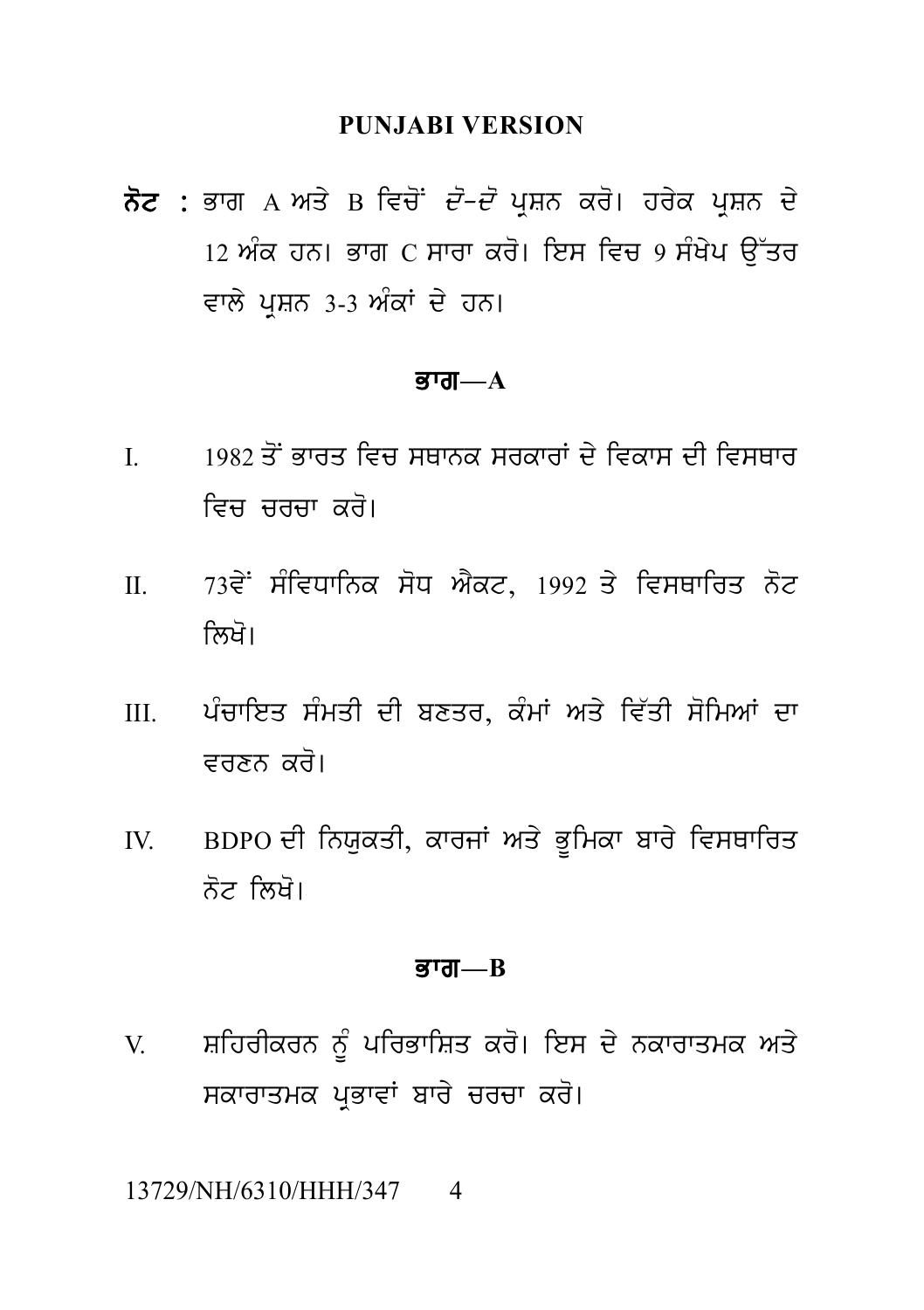- VI. ਨਗਰ ਕੌਂਸ਼ਲ ਦੀ ਬਣਤਰ, ਕਾਰਜਾਂ ਅਤੇ ਵਿੱਤ ਦੇ ਸ੍ਰੋਤਾਂ ਬਾਰੇ<br>ਚਰਚਾ ਕਰੋ। ਨਗਰ ਕੌਂਸ਼ਲ ਦੀ ਬਣਤਰ, ਕਾਰਜਾਂ<br>ਚਰਚਾ ਕਰੋ।<br>ਨਗਰ ਨਿਗਮ ਵਿਚ ਮੇਅਰ ਦੀ ਭੂਮਿ VII. ngr ingm ivc m yAr dI B Uimkw bwr y crcw kr o[
- 
- VII. ਨਗਰ ਨਿਗਮ ਵਿਚ ਮੇਅਰ ਦੀ ਭੂਮਿਕਾ ਬਾਰੇ ਚਰਚਾ ਕਰੋ।<br>VIII. ਸਥਾਨਕ ਸੰਸਥਾਵਾਂ ਉਤੇ ਰਾਜ ਦੇ ਨਿਯੰਤਰਣ ਦੀ ਪ੍ਰਕਿਰਿਆ ਦੀ<br>ਆਲੋਚਨਾਤਮਕ ਵਿਆਖਿਆ ਕਰੋ। ਇਸ ਨਿਯੰਤਰਣ ਨੂੰ ਪ੍ਰਭਾਵਸ਼ਾਲੀ<br>ਤਨਾਉਣ ਲਈ ਸਵਾਅ ਰਿਓ। ਨਗਰ ਨਿਗਮ ਵਿਚ ਮੇਅਰ ਦੀ ਭੂਮਿਕਾ ਬਾਰੇ ਚਰਚਾ ਕਰੋ।<br>ਸਥਾਨਕ ਸੰਸਥਾਵਾਂ ਉਤੇ ਰਾਜ ਦੇ ਨਿਯੰਤਰਣ ਦੀ ਪ੍ਰਕਿਰਿਆ ਦੀ<br>ਆਲੋਚਨਾਤਮਕ ਵਿਆਖਿਆ ਕਰੋ। ਇਸ ਨਿਯੰਤਰਣ ਨੂੰ ਪ੍ਰਭਾਵਸ਼ਾਲੀ<br>ਬਣਾਉਣ ਲਈ ਸੁਝਾਅ ਦਿਓ। VIII. ਸਥਾਨਕ ਸੰਸਥਾਵਾਂ ਉਤੇ ਰਾਜ ਦੇ ਨਿਯੰਤਰਣ ਦੀ ਪ੍ਰਕਿਰਿਆ ਦੀ<br>ਆਲੋਚਨਾਤਮਕ ਵਿਆਖਿਆ ਕਰੋ। ਇਸ ਨਿਯੰਤਰਣ ਨੂੰ ਪ੍ਰਭਾਵਸ਼ਾਲੀ<br>ਬਣਾੳਣ ਲਈ ਸਝਾਅ ਦਿਓ। ਾਅ ਦਿਓ।<br>**ਭਾਗ—C**<br>(**ਲਾਜ਼ਮੀ ਪ੍ਰਸ਼ਨ)**<br>ਸੰਖੇਪ ਉੱਤਰ ਲਿਖੋ :

<u>ਭਾਗ—C</u>

- 
- <mark>ਭਾਗ—C</mark><br>(ਲਾਜ਼ਮੀ ਪ੍ਰਸ਼ਨ)<br>IX. ਹੇਠ ਲਿਖਿਆਂ ਦੇ ਸੰਖੇਪ ਉੱਤਰ ਲਿਖੋ :<br>1. ਗ੍ਰਾਮ ਸਭਾ ਅਤੇ ਗ੍ਰਾਮ ਪੰਚਾਇਤ ਵਿਚ ਕੀ ਅੰਤਰ (ਲਾਜ਼ਮਾ ਪ੍ਰਸ਼ਨ)<br>ਹੇਠ ਲਿਖਿਆਂ ਦੇ ਸੰਖੇਪ ਉੱਤਰ ਲਿਖੋ :<br>1. ਗ੍ਰਾਮ ਸਭਾ ਅਤੇ ਗ੍ਰਾਮ ਪੰਚਾਇਤ ਵਿਚ ਕੀ ਅੰਤਰ<br>ਹੈ? ਹੇਠ ਲਿਖਿਆਂ ਦੇ ਸੰਖੇਪ ਉੱਤਰ ਲਿਖੋ :<br>1. ਗ੍ਰਾਮ ਸਭਾ ਅਤੇ ਗ੍ਰਾਮ ਪੰਚਾਇਤ ਵਿਚ ਕੀ ਅੰਤਰ<br> ਹੈ?<br>2. ਪੰਚਾਇਤ ਸੰਮਤੀ ਵਿਚ ਵਿਧਾਨ ਸਭਾ ਦੇ ਮੈਂਬਰਾਂ ਦੀ<br> ਨਮਾਇੰਦਗੀ ਬਾਰੇ ਲਿਖੋ।
	- 1. ਗ੍ਰਾਮ ਸਭਾ ਅਤੇ ਗ੍ਰਾਮ ਪੰਚਾਇਤ ਵਿਚ ਕੀ ਅੰਤਰ<br>ਹੈ?<br>2. ਪੰਚਾਇਤ ਸੰਮਤੀ ਵਿਚ ਵਿਧਾਨ ਸਭਾ ਦੇ ਮੈਂਬਰਾਂ ਦੀ<br>ਨੁਮਾਇੰਦਗੀ ਬਾਰੇ ਲਿਖੋ। ਪੰਚਾਇਤ ਸੰਮਤੀ ਵਿਚ ਵਿਧਾਨ ਸਭਾ ਦੇ ਮੈਂਬਰਾਂ ਦੀ<br>ਨੁਮਾਇੰਦਗੀ ਬਾਰੇ ਲਿਖੋ।<br>ਵਾਰਡ ਕਮੇਟੀ ਦੀ ਬਣਤਰ ਬਾਰੇ ਚਰਚਾ ਕਰੋ। 2. ਪੰਚਾਇਤ ਸੰਮਤੀ ਵਿਚ ਵਿਧਾਨ ਸਭਾ ਦੇ ਮੈਂਬਰਾਂ ਦੀ<br>ਨੁਮਾਇੰਦਗੀ ਬਾਰੇ ਲਿਖੋ।<br>3. ਵਾਰਡ ਕਮੇਟੀ ਦੀ ਬਣਤਰ ਬਾਰੇ ਚਰਚਾ ਕਰੋ।<br>4. 74ਵੇਂ ਸੋਧ ਐਕਟ ਦੇ 12ਵੇਂ ਅਧਿਆਏ 'ਤੇ ਇਕ ਸੰਖੇਪ
	-
	- ਨੁਮਾਇੰਦਗੀ ਬਾਰੇ ਲਿਖੋ।<br>3. ਵਾਰਡ ਕਮੇਟੀ ਦੀ ਬਣਤਰ ਬਾਰੇ ਚਰਚਾ ਕਰੋ।<br>4. 74ਵੇਂ ਸੋਧ ਐਕਟ ਦੇ 12ਵੇਂ ਅਧਿਆਏ 'ਤੇ ਇਕ ਸੰਖੇਪ<br>ਨੋਟ ਲਿਖੋ। 74ਵੇਂ ਸੋਧ ਐਕਟ ਦੇ 12ਵੇਂ ਅਧਿਆਏ 'ਤੇ ਇਕ ਸੰਖੇਪ<br>ਨੋਟ ਲਿਖੋ।<br>ਸ਼ਹਿਰੀਕਰਨ ਬਾਰੇ ਰਾਸ਼ਟਰੀ ਕਮੀਸ਼ਨ ਦੀਆਂ ਚਾਰ ਸ਼ਿਫਾਰਸ਼ਾਂ<br>ਬਾਰੇ ਵਿਚਾਰ ਕਰੋ।
	- 5. ਸ਼ਹਿਰਕਿਰਨ ਬਾਰੇ ਰਾਸ਼ਟਰੀ ਕਮੀਸ਼ਨ ਦੀਆਂ ਚਾਰ ਸ਼ਿਫਾਰਸ਼ਾ ਨੋਟ ਲਿਖੋ।<br>ਸ਼ਹਿਰੀਕਰਨ ਬਾਰੇ ਰਾਸ਼ਟਰੀ ਕਮੀਸ਼ਨ ਦੀਆਂ ਚਾ<br>ਬਾਰੇ ਵਿਚਾਰ ਕਰੋ।<br>0/HHH/347 5

13729/NH/6310/HHH/347 5 [P. T. O.